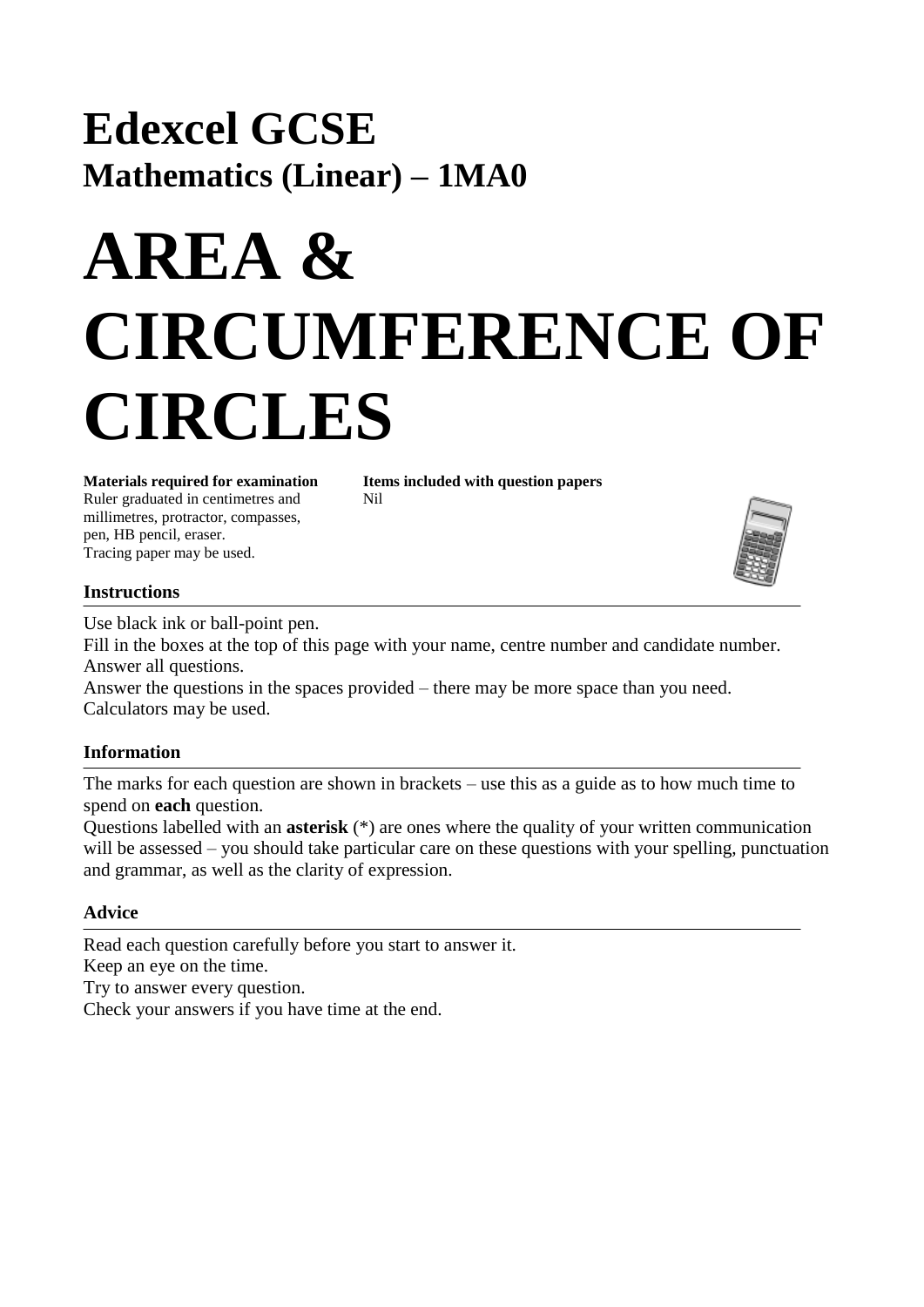**1.** Here are 5 diagrams and 5 labels. In each diagram the centre of the circle is marked with a cross  $(\times)$ .

Match each diagram to its label. One has been done for you.

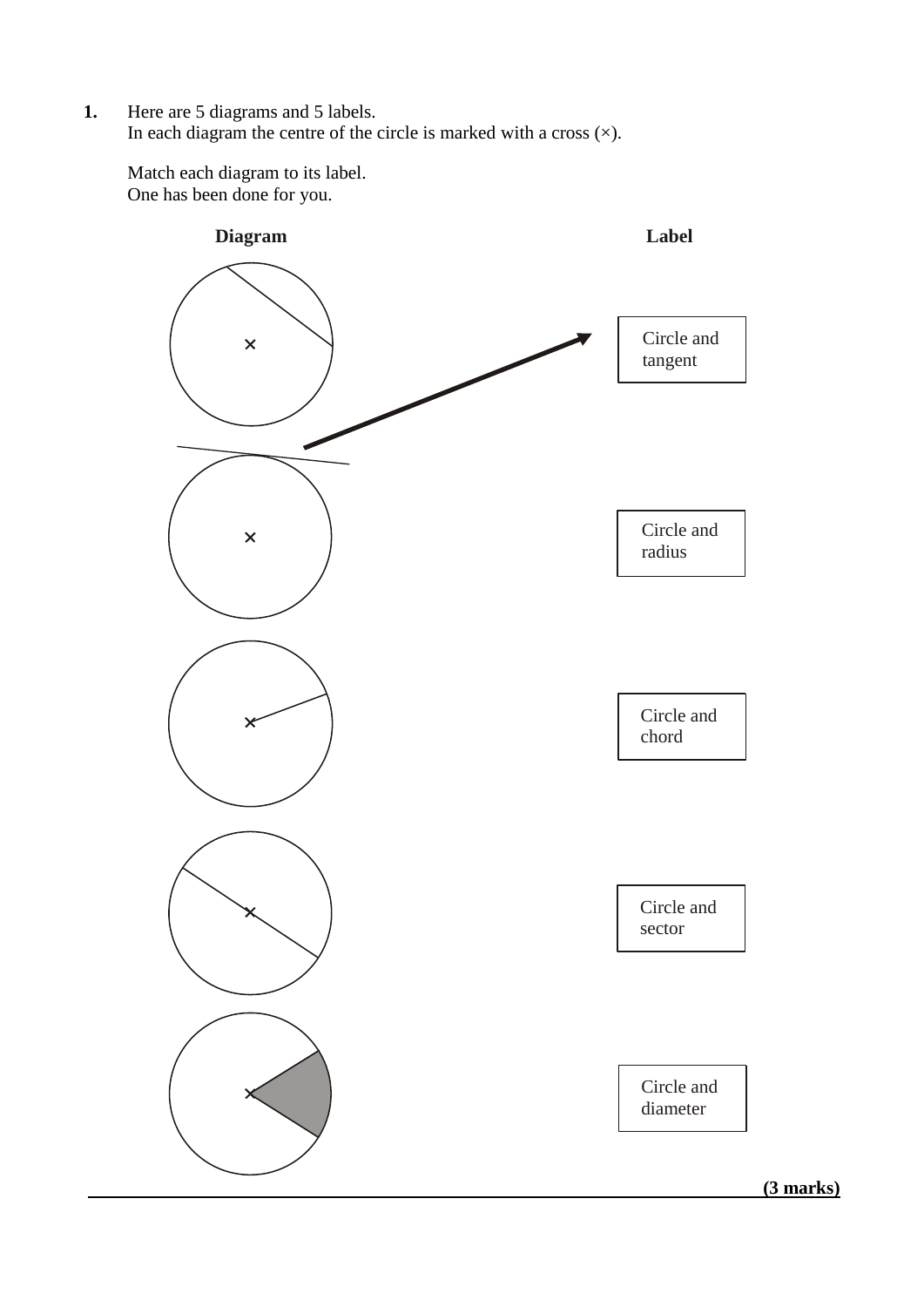**2.** Here are some diagrams relating to a circle.

Draw an arrow from each of the diagrams to its mathematical name. The arrow showing an arc is drawn for you.

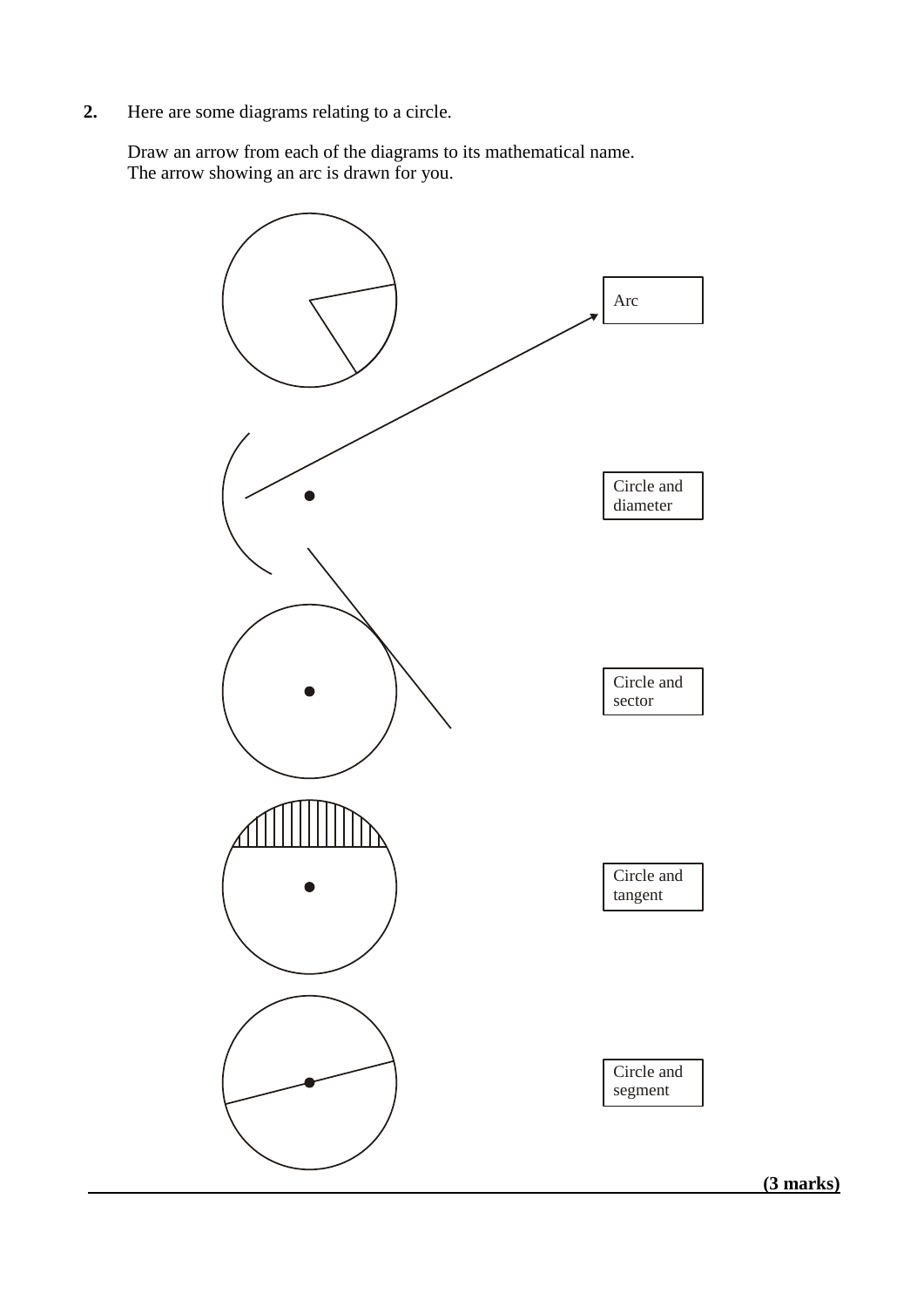**3.** The radius of a circle is 3.60 m.

Work out the area of the circle. Give your answer correct to 3 significant figures.



 **(3 marks)**

..........................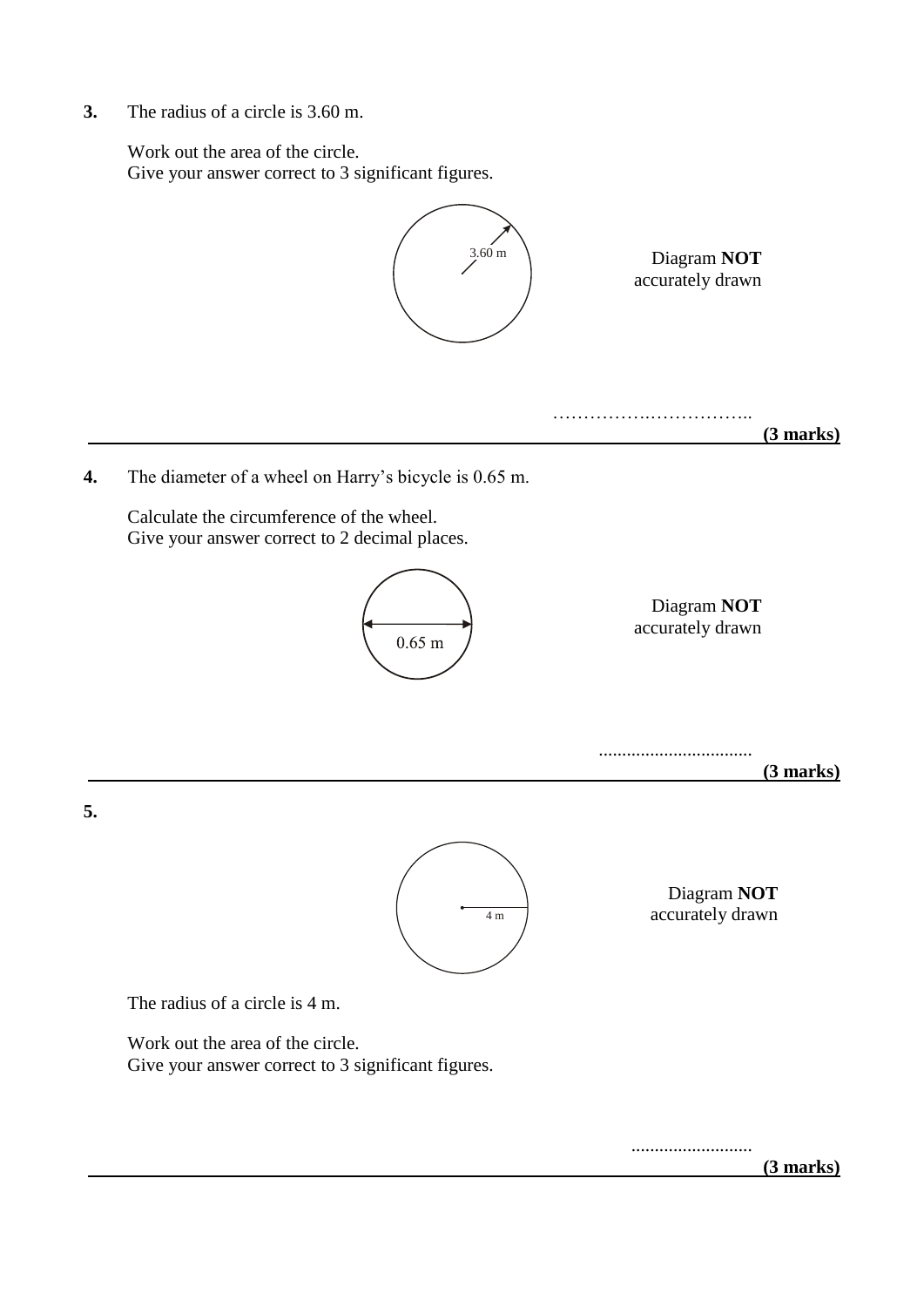**6.** A circle has a radius of 6.1 cm. Work out the circumference of the circle.

Give your answer correct to 3 significant figures.

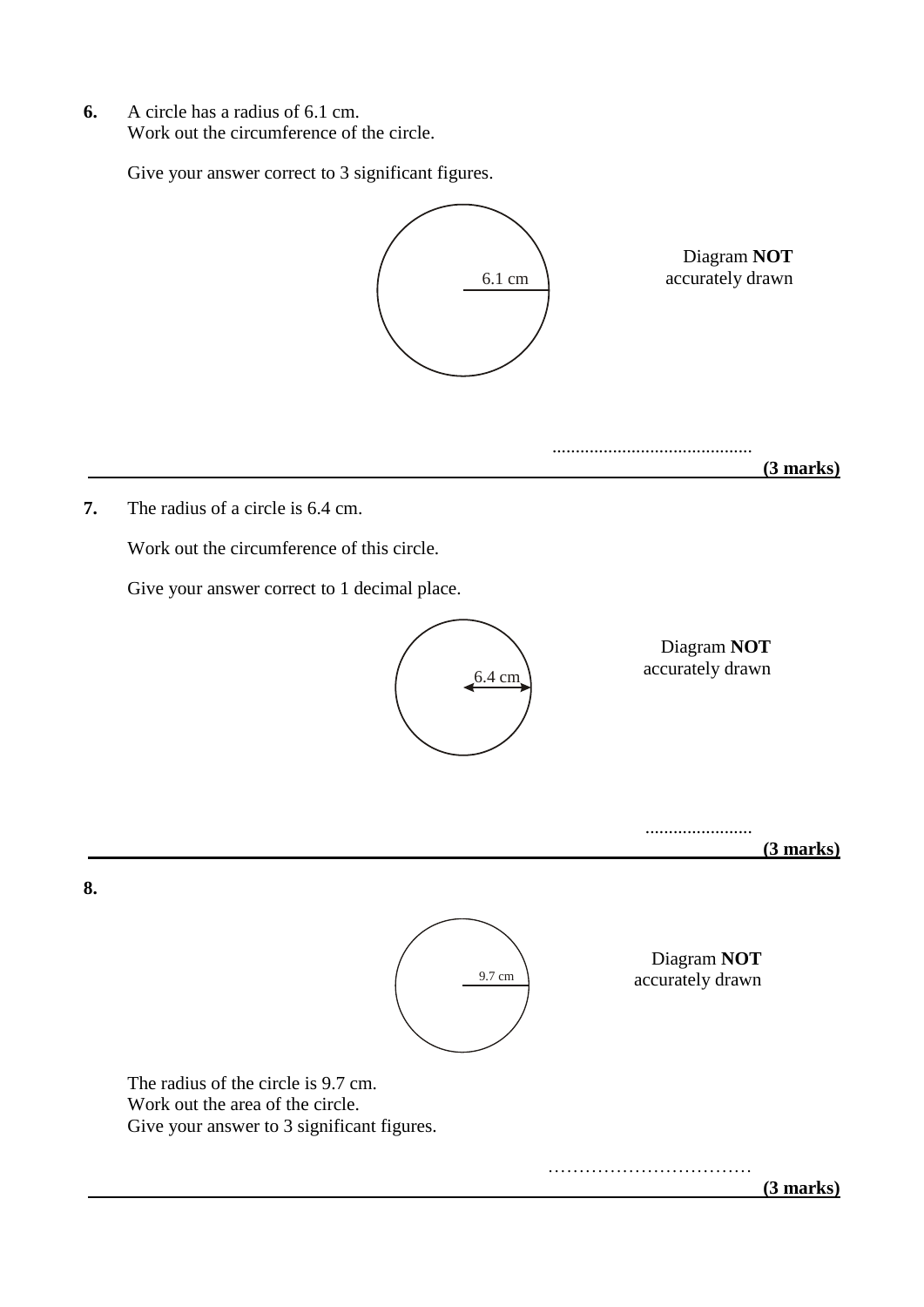- **9.** The diameter of a circle is 12 centimetres.
	- (a) Work out the circumference of the circle. Give your answer, in centimetres, correct to 1 decimal place.



**10.** Here is a tile in the shape of a semicircle.



Diagram **NOT** accurately drawn

The diameter of the semicircle is 8 cm.

Work out the perimeter of the tile. Give your answer correct to 2 decimal places.

..................................... cm

 **(3 marks)**

**11.**



Diagram **NOT** accurately drawn

The radius of this circle is 8 cm.

Work out the circumference of the circle. Give your answer correct to 2 decimal places.

.............................. cm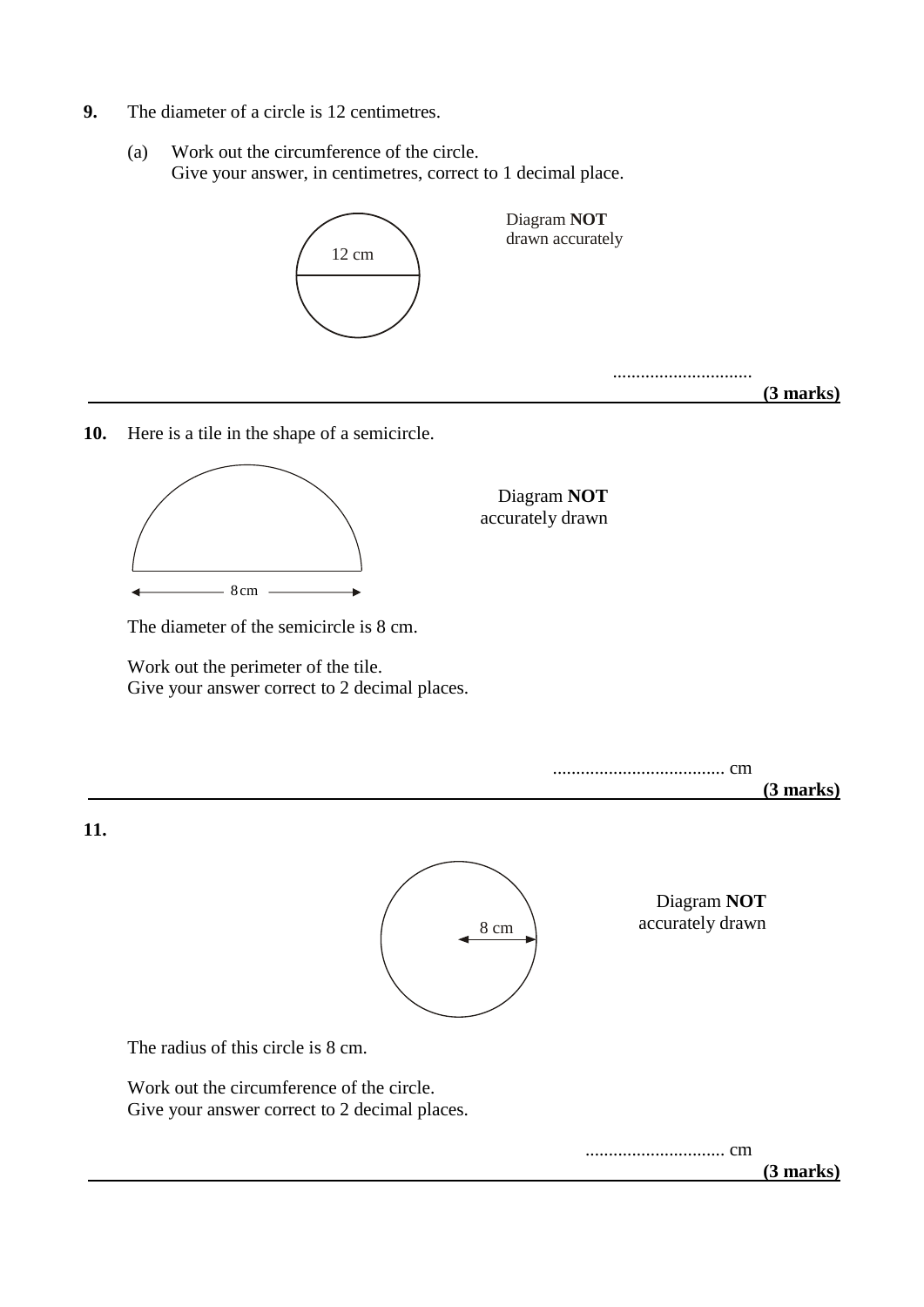

Diagram **NOT** accurately drawn

A circle has a radius of 6 cm.

A square has a side of length 12 cm.

Work out the difference between the area of the circle and the area of the square. Give your answer correct to one decimal place.